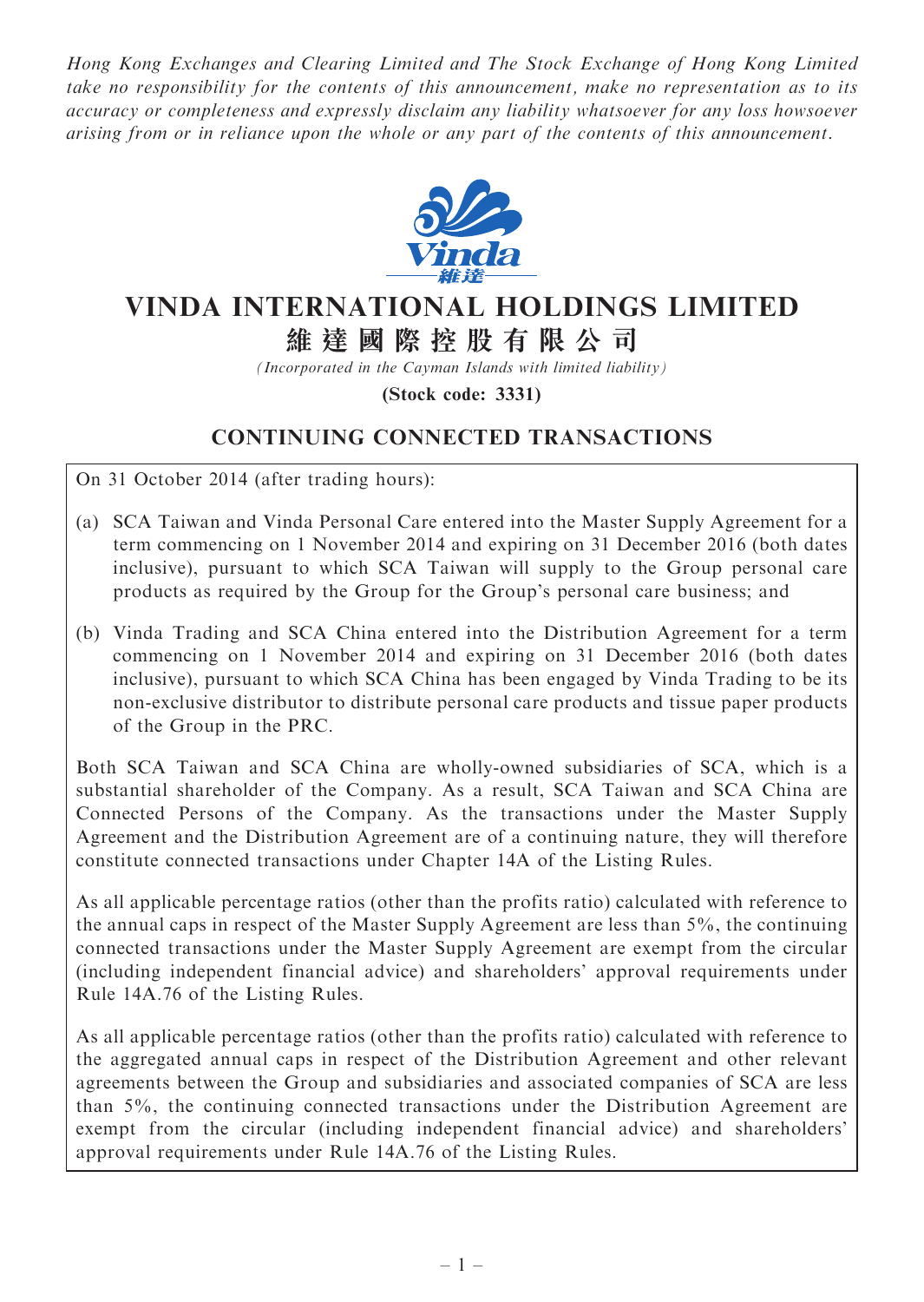#### THE MASTER SUPPLY AGREEMENT

## Date

31 October 2014

## Parties

(1) SCA Taiwan, a Connected Person of the Company

(2) Vinda Personal Care

#### Duration

The Master Supply Agreement is for a term commencing on 1 November 2014 and expiring on 31 December 2016 (both dates inclusive).

#### Nature of the Master Supply Agreement

Pursuant to the Master Supply Agreement, SCA Taiwan will supply to the Group personal care products as required by the Group at prices equivalent to a predetermined percentage of the costs (exclusive of value added tax and business tax) for the products, which percentage will be subject to the parties' review and adjustment on a quarterly basis. The terms of the Master Supply Agreement and the prices for the products were negotiated and determined between Vinda Personal Care and SCA Taiwan on an arm's length basis and comparable to the prevailing market rates or at rates similar to those offered by SCA Taiwan to Independent Third Parties.

Purchase orders for the products will be given by Vinda Personal Care to SCA Taiwan. Upon receipt of the relevant purchase order, SCA Taiwan will confirm with Vinda Personal Care the delivery date(s) for the products set out in the purchase order prior to the delivery of the products.

#### Annual caps and determination

The annual caps under the Master Supply Agreement are as follows:

| For the period from |                     |                     |
|---------------------|---------------------|---------------------|
| 1 November 2014 to  | For the year ending | For the year ending |
| 31 December 2014    | 31 December 2015    | 31 December 2016    |
| HK\$30 million      | HK\$200 million     | HK\$200 million     |

In determining the annual caps for the transactions contemplated under the Master Supply Agreement, the following principal factors have been taken into consideration:

- (a) the historical transactions and transaction amount between SCA Taiwan and its customers in Hong Kong in the previous financial year; and
- (b) the expected rate of growth of the Group's sales and overall business.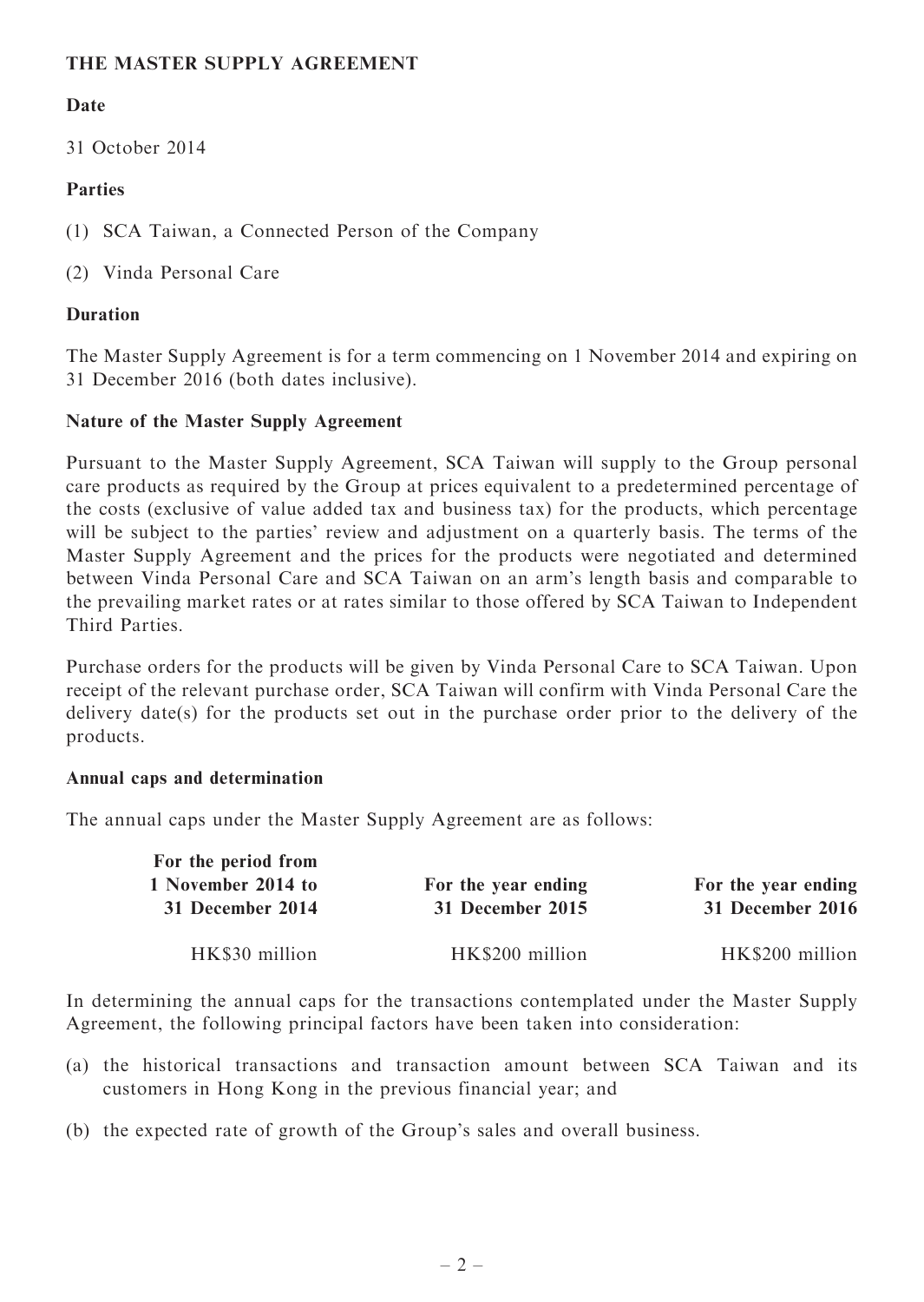In the event that (i) for any financial year during the term of the Master Supply Agreement, the aggregate amount of the price payable by the Group exceeds the annual cap for the relevant year, or (ii) if the Master Supply Agreement is renewed or there is material change to the terms of the continuing connected transactions, the Company will comply with the provisions of Chapter 14A of the Listing Rules.

## THE DISTRIBUTION AGREEMENT

## Date

31 October 2014

## Parties

(1) Vinda Trading

(2) SCA China, a Connected Person of the Company

## Duration

The Distribution Agreement is for a term commencing on 1 November 2014 and expiring on 31 December 2016 (both dates inclusive).

## Nature of the Distribution Agreement

Pursuant to the Distribution Agreement, Vinda Trading has engaged SCA China as its nonexclusive distributor to distribute personal care products and tissue paper products of the Group in the PRC. SCA China may order from Vinda Trading such products as required for its business from time to time. All sales of the personal care products and tissue paper products pursuant to the Distribution Agreement will be made in accordance with the prices and other terms negotiated on an arm's length basis and on normal commercial terms, comparable to the prevailing market rates or at rates similar to those offered by the Group to Independent Third Parties, and as agreed between SCA China and Vinda Trading. Purchase orders for the products will be given by SCA China to Vinda Trading and will set out therein the prices (exclusive of value added tax and business tax) and the specifications of the products, the volume required and the delivery date(s). Upon receipt of the relevant purchase order, Vinda Trading will confirm all relevant information with SCA Taiwan prior to the delivery of the products.

#### Annual caps and determination

The annual caps under the Distribution Agreement are as follows:

| For the year ending<br>31 December 2016 | For the year ending<br>31 December 2015 | For the period from<br>1 November 2014 to<br>31 December 2014 |
|-----------------------------------------|-----------------------------------------|---------------------------------------------------------------|
| HK\$100 million                         | HK\$100 million                         | HK\$50 million                                                |

In determining the annual caps for the transactions contemplated under the Distribution Agreement, the following principal factors have been taken into consideration: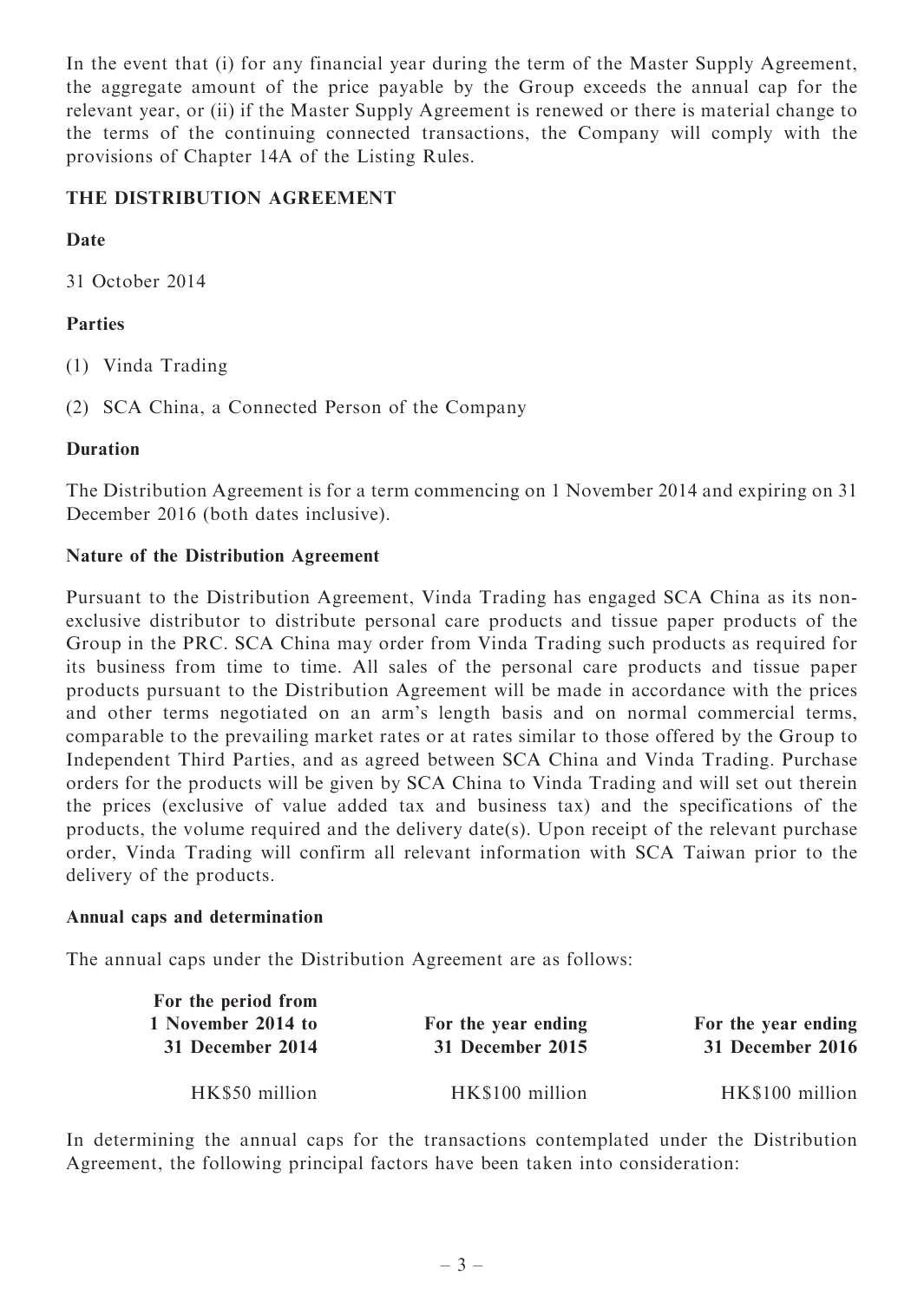- (a) the historical transactions and transaction amount between SCA China and its customers in the PRC in the previous financial year; and
- (b) the expected rate of growth of the Group's sales and overall business.

In the event that (i) for any financial year during the term of the Distribution Agreement, the aggregate amount of the price payable by SCA China exceeds the annual cap for the relevant year, or (ii) if the Distribution Agreement is renewed or there is material change to the terms of the continuing connected transactions, the Company will comply with the provisions of Chapter 14A of the Listing Rules.

## REASONS FOR AND BENEFITS OF THE MASTER SUPPLY AGREEMENT AND THE DISTRIBUTION AGREEMENT

## The Company and SCA

The Group is principally engaged in the manufacturing and sale of household consumable paper products and personal care products in the PRC, Hong Kong and Macau, and its principal products include toilet paper, paper handkerchiefs, facial tissue paper, paper napkins, baby diapers, incontinence products and feminine care products.

SCA, the holding company of SCA Taiwan and SCA China, is a global consumer goods and paper company which develops, produces and markets personal care products, tissue paper, packaging solutions, publication papers and solid-wood products in more than 70 countries.

The Group has recently diversified its business and to expand its products range and brands offered to include personal care products. Through completing the transactions contemplated under a sale and purchase agreement dated 17 July 2014 between the Company and a whollyowned subsidiary of SCA, the Group is now able to, among others, (i) further expand into key personal care product categories such as baby care, elderly care and feminine care products, and (ii) leverage on the strong brand equity of SCA's key global brands and regional brands to further penetrate into the personal care products market. For details of the acquisition, please refer to the Company's announcement dated 18 July 2014 and circular dated 22 August 2014.

## Master Supply Agreement and Distribution Agreement

The continuing connected transactions contemplated under the Master Supply Agreement are expected to occur on a regular and continuing basis in the ordinary and usual course of business of the Group.

The reason for the Distribution Agreement is to provide a transitional arrangement to manage a few customers before they are transferred to the Group pursuant to the provisions of the sale and purchase agreement dated 17 July 2014 referred above. In the circumstances, the continuing connected transactions contemplated under the Distribution Agreement are expected to occur on a continuing basis in the ordinary and usual course of business of the Group.

The Directors, including the independent non-executive Directors but excluding Mr. Ulf Olof Lennart Soderstrom, Mr. Johann Christoph Michalski, Mr. Jan Lennart Persson and Mr. Jan Christer Johansson, four non-executive Directors, who had elected to abstain from voting, consider and believe that (a) it is beneficial to enter into the transactions contemplated under the Master Supply Agreement and the Distribution Agreement as these transactions will facilitate the overall operations and growth of the Group's business; (b) the Master Supply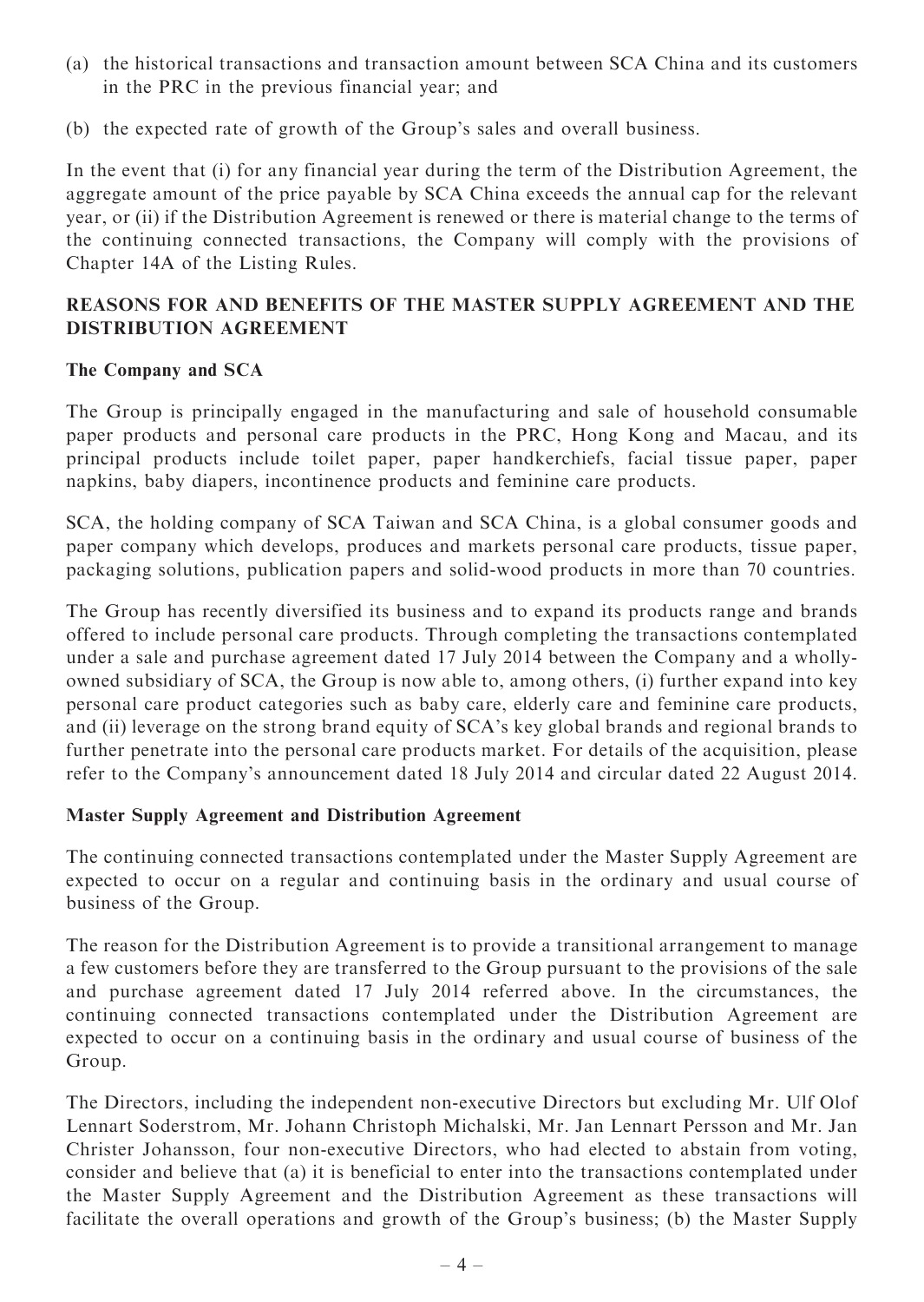Agreement and the Distribution Agreement will continue to provide opportunities for the Group to partner with SCA and thereby allow the Group to secure additional business, and hence revenue, for the Group; (c) the terms of the Master Supply Agreement and the Distribution Agreement and the respective transactions contemplated thereunder (including the annual caps) are fair and reasonable; (d) the Master Supply Agreement and the Distribution Agreement have been negotiated on an arm's length basis between the parties on normal commercial terms and entered into in the ordinary and usual course of the business of the Group; and (e) the transactions contemplated under the Master Supply Agreement and the transactions contemplated under the Distribution Agreement are in the interests of the Company and its shareholders as a whole.

None of the Directors has a material interest in the continuing connected transactions contemplated under the Master Supply Agreement and the Distribution Agreement and hence no Director is required to abstain from voting on such board resolutions in accordance with the Listing Rules. However, Mr. Ulf Olof Lennart Soderstrom, Mr. Johann Christoph Michalski, Mr. Jan Lennart Persson and Mr. Jan Christer Johansson, the four non-executive Directors, have elected to abstain from voting. Based on the above, the Directors, including the independent non-executive Directors but excluding the four non-executive Directors, consider the respective terms of the Master Supply Agreement and the Distribution Agreement are fair and reasonable and are in the interests of the Company and its shareholders as a whole.

## IMPLICATIONS OF THE LISTING RULES

Both SCA Taiwan and SCA China are wholly-owned subsidiaries of SCA, which is a substantial shareholder of the Company. As a result, SCA Taiwan and SCA China are Connected Persons of the Company. As the transactions under the Master Supply Agreement and the Distribution Agreement are of a continuing nature, they will therefore constitute connected transactions under Chapter 14A of the Listing Rules.

As all applicable percentage ratios (other than the profits ratio) calculated with reference to the annual caps in respect of the Master Supply Agreement are less than 5%, the continuing connected transactions under the Master Supply Agreement are exempt from the circular (including independent financial advice) and shareholders' approval requirements under Rule 14A.76 of the Listing Rules.

As all applicable percentage ratios (other than the profits ratio) calculated with reference to the aggregated annual caps in respect of the Distribution Agreement and other relevant agreements between the Group and subsidiaries and associated companies of SCA are less than 5%, the continuing connected transactions under the Distribution Agreement are exempt from the circular (including independent financial advice) and shareholders' approval requirements under Rule 14A.76 of the Listing Rules.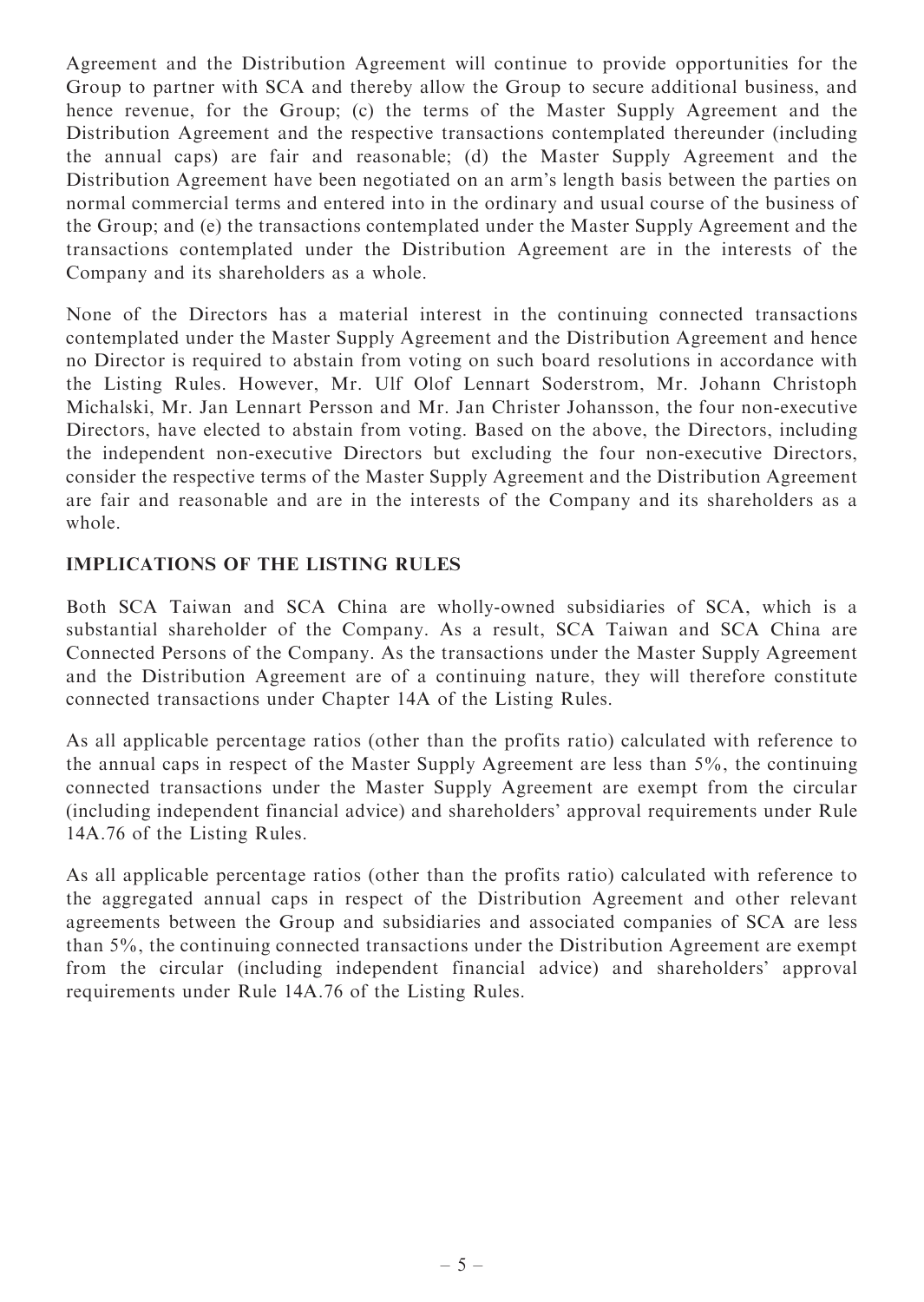## DEFINITIONS

In this announcement, unless the context otherwise requires, the following terms shall have the following meanings:

| "Board"                           | means the board of directors of the Company                                                                                                                                                                                                          |  |
|-----------------------------------|------------------------------------------------------------------------------------------------------------------------------------------------------------------------------------------------------------------------------------------------------|--|
| "Company"                         | International Holdings Limited,<br>Vinda<br>means<br>a<br>company<br>incorporated under the laws of the Cayman Islands with limited<br>liability and the shares of which are listed on The Stock Exchange of<br>Hong Kong Limited (stock code: 3331) |  |
| "Connected Person"                | shall have the meaning given to it in the Listing Rules                                                                                                                                                                                              |  |
| "Directors"                       | means directors of the Company                                                                                                                                                                                                                       |  |
| "Distribution<br>Agreement"       | means a distribution agreement dated 31 October 2014 between Vinda<br>Trading and SCA China in respect of the engagement of SCA China<br>as the Group's distributor of its personal care products and tissue<br>paper products in the PRC            |  |
| "Group"                           | means the Company and its subsidiaries                                                                                                                                                                                                               |  |
| "HK\$"                            | means Hong Kong dollars, the lawful currency of Hong Kong                                                                                                                                                                                            |  |
| "Hong Kong"                       | means the Hong Kong Special Administrative Region of the PRC                                                                                                                                                                                         |  |
| "Independent Third<br>Party(ies)" | means third party(ies) independent of the Company and the<br>Connected Persons of the Company and is not a Connected Person<br>of the Company                                                                                                        |  |
| "Listing Rules"                   | means the Rules Governing the Listing of Securities on The Stock<br>Exchange of Hong Kong Limited                                                                                                                                                    |  |
| "Master Supply<br>Agreement"      | means a master supply agreement dated 31 October 2014 between<br>SCA Taiwan and Vinda Personal Care in respect of the sale and<br>supply of personal care products by SCA Taiwan to the Group                                                        |  |
| "PRC"                             | means People's Republic of China                                                                                                                                                                                                                     |  |
| "SCA"                             | means Svenska Cellulosa Aktiebolaget, SCA (publ), a substantial<br>shareholder and a Connected Person of the Company                                                                                                                                 |  |
| "SCA China"                       | means 愛生雅(中國)投資有限公司 (in English, for identification<br>purpose only, SCA (China) Holding Co Limited), a company<br>incorporated under the laws of the PRC and a wholly-owned<br>subsidiary of SCA                                                    |  |
| "SCA Taiwan"                      | means 台灣愛生雅股份有限公司 (in English, for identification<br>purpose only, SCA Taiwan Limited), a limited company<br>incorporated under the laws of Taiwan and a wholly-owned<br>subsidiary of SCA                                                           |  |
| "Shares"                          | means ordinary shares of the Company                                                                                                                                                                                                                 |  |